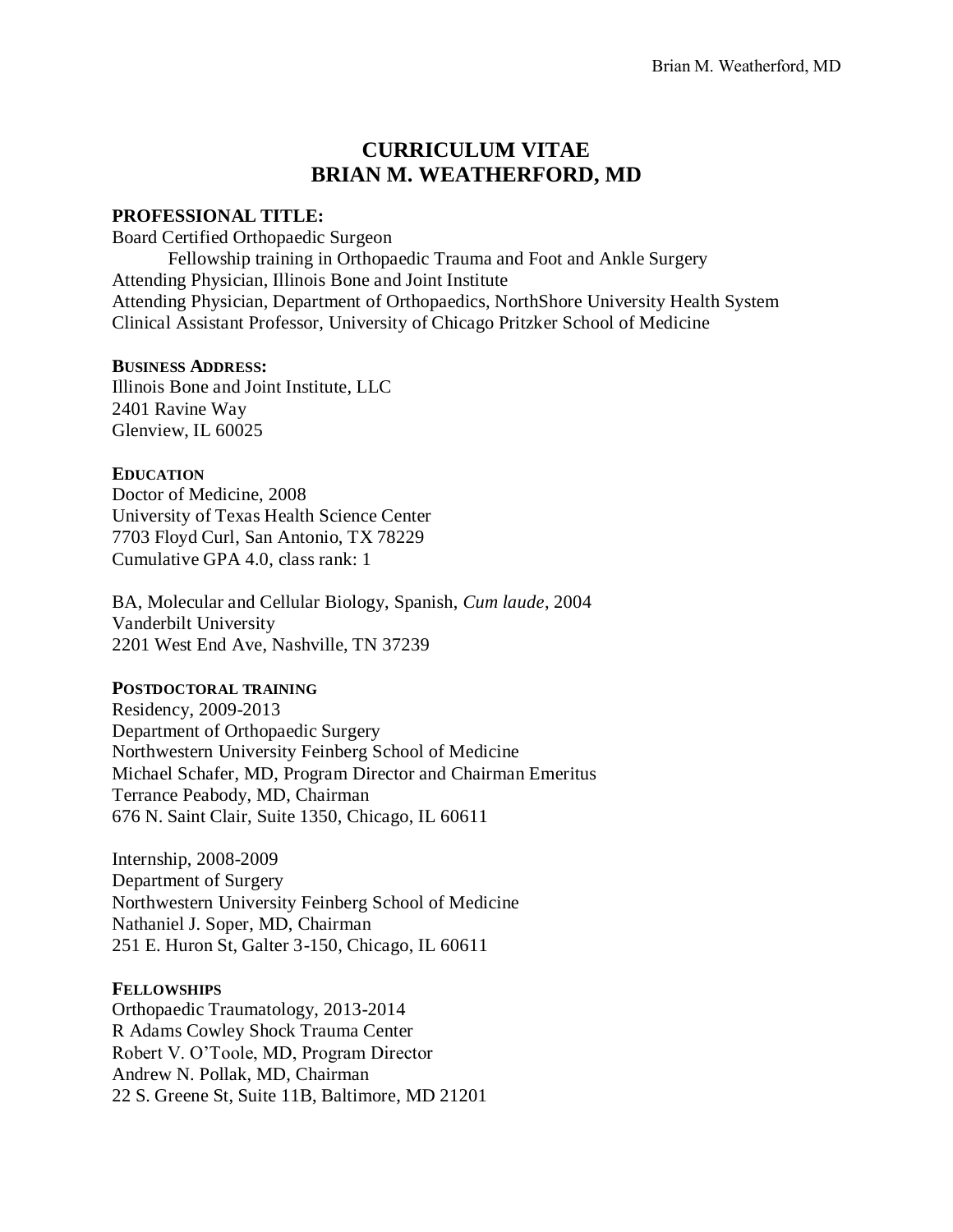# **FELLOWSHIPS (CONTINUED)**

Foot and Ankle Surgery, 2014-2015 Orthopaedic Associates of Michigan John G. Anderson, MD and Donald R. Bohay, MD, Program Directors 1111 Leffingwell Ave NE, Grand Rapids, MI 49525

# **LICENSING AND CERTIFICATION**

State of Illinois Medical License (active) State of Michigan Medical License (inactive)

### **STANDARDIZED TESTING** ABOS part I (written): passed 2013

ABOS part II (oral): passed 2017

USMLE Step 1: 246 USMLE Step 2 CK: 262 USMLE Step 2 CS: passed USMLE Step 3: 233

Orthopaedic In-service Training Examination 2009: 92<sup>nd</sup> percentile 2010: 92 $^{\text{nd}}$  percentile  $2011:96<sup>th</sup>$  percentile 2012: 95<sup>th</sup> percentile

# **PUBLICATIONS (PEER REVIEWED)**

**Weatherford BM**, Anderson JG, Bohay DR. *Management of Tarsometatarsal Joint Injuries*. J Am Acad Orthop Surg. 2017 Jul;25(7):469-479. PubMed PMID: 28574939

**Weatherford BM**, Bohay DR, Anderson JG. *Open Reduction and Internal Fixation Versus Primary Arthrodesis for Lisfranc Injuries*. Foot Ankle Clin. 2017 Mar;22(1):1-14. Review. PMID: 28167055

Larson JE, Patel AR, **Weatherford B**, Janicki JA. *Timing of Pavlik Harness Initiation: Can We Wait?* J Pediatr Orthop. 2017 Jan 16. PubMed PMID: 28098581

Switaj PJ, Wetzel RJ, Jain NP, **Weatherford BM**, Ren Y, Zhang LQ, Merk BR. *Comparison of modern locked plating and antiglide plating for fixation of osteoporotic distal fibular fractures*. Foot Ankle Surg. 2016 PMID: 27502223

Ghodasra JH, **Weatherford BM**, Nickoli MS, Daley EL, Chen K, Zhang LQ, Hashmi SZ, Hsu EL, Hsu WK . *The effect of rhBMP-2 in a novel, non-instrumented extremity nonunion model*. J Orthop Sci. 2016. PMID: 26740420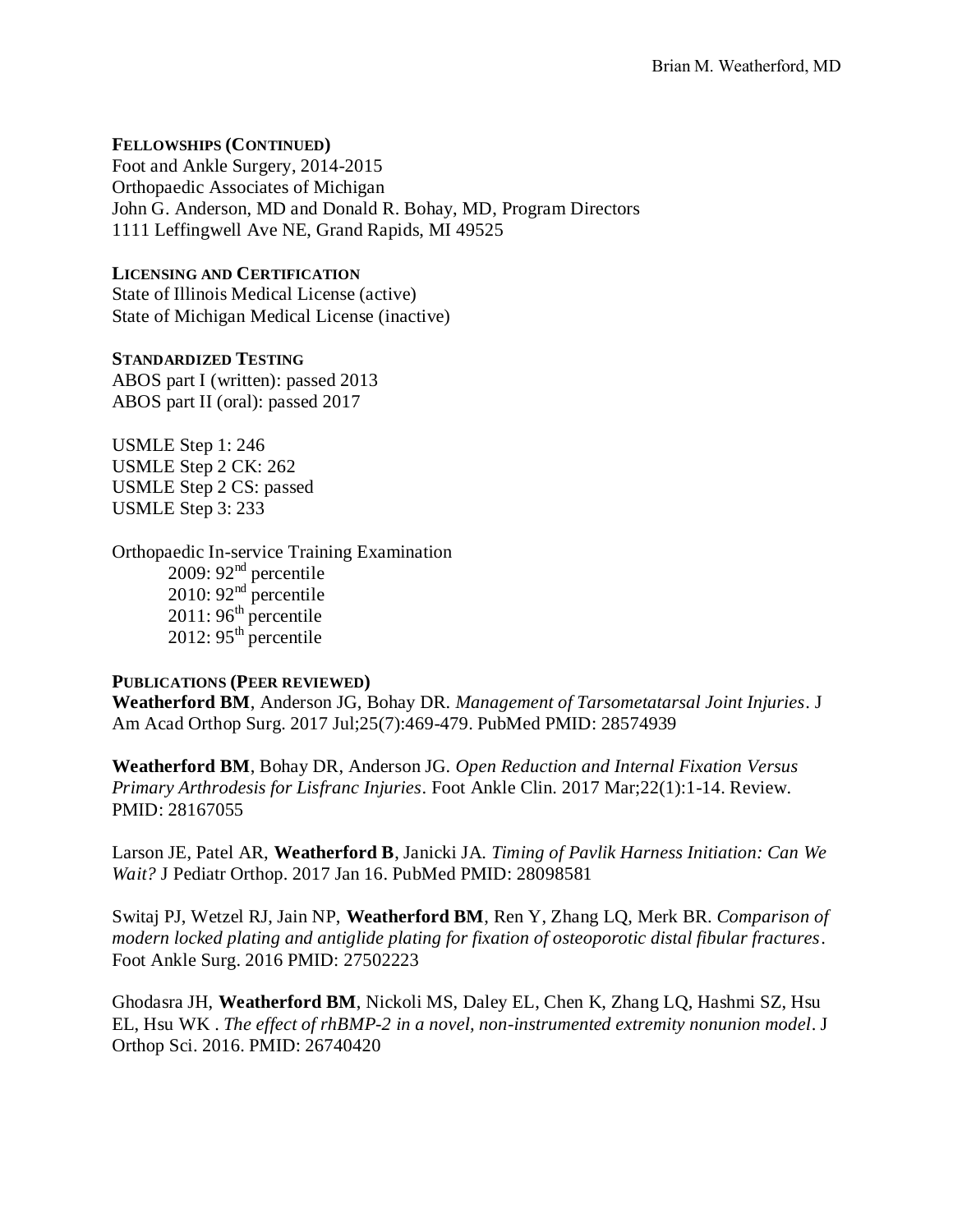### **PUBLICATIONS (PEER REVIEWED CONTINUED)**

Hagen JE, **Weatherford BM**, Nascone JW, Sciadini MF. *Anterior intrapelvic modification to the ilioinguinal approach*. J Orthop Trauma. 2015. PMID: 25486000

Switaj PJ, **Weatherford B**, Fuchs D, Rosenthal B, Pang E, Kadakia AR. *Evaluation of Posterior Malleolar Fractures and the Posterior Pilon Variant in Operatively Treated Ankle Fractures*. Foot Ankle Int. 2014. PMID: 24942618.

Marecek GS, **Weatherford BM**, Fuller EB, Saltzman MS. *The Effect of Axillary Hair on Surgical Antisepsis Around the Shoulder.* J Shoulder Elbow Surg. 2014. PMID: 25487899

Savage JW, **Weatherford BM**, Sugrue PA, Nolden MT, Liu JC, Song JK, Haak MH. *Efficacy of surgical preparation solutions in lumbar spine surgery.* J Bone Joint Surg Am. 2012. PMID: 22437997.

### **PUBLICATIONS (NON PEER REVIEWED)**

**Weatherford BM**, Sciadini MF. *Rush Grand Rounds: A 41-year old man with pelvic trauma*. Orthopedics Today. 2014

### **IN SUBMISSION**

*Risk Factors for Complications after Flap Coverage of Open Tibia Fractures;* Principal Investigator Dr. Robert O'Toole

# **ONGOING RESEARCH**

*Outpatient Wound Care Protocol for the Management of High Energy Foot and Ankle Trauma* Principal Investigator Dr. Brian Weatherford

*Risk Factors for Wound Failure after Primary Closure of Type IIIA Open Tibia Fractures*; Principal Investigator Dr. Robert O'Toole

# **BOOK CHAPTERS**

**Weatherford B**, *Bone Tumors,* In: Pocket Orthopaedic Surgery. Boughanem J and Shah R, eds. Philadelphia: Lippincott Williams and Wilkins, 2015

**Weatherford B**, *Femoral Shaft and Distal Femur Fractures,* In: Pocket Orthopaedic Surgery. Boughanem J and Shah R, eds. Philadelphia: Lippincott Williams and Wilkins, 2015

**Weatherford B**, *Tibial Plateau Fractures,* In: Pocket Orthopaedic Surgery. Boughanem J and Shah R, eds. Philadelphia: Lippincott Williams and Wilkins, 2015

Bridgeforth GM, **Weatherford B**, Carroll C IV. *Thumb Fractures*. In: Primary Care Musculoskeletal Radiology. Bridgeforth GM, Cherf J, Trivedi M, eds. Philadelphia: Lippincott Williams & Wilkins, 2011, pp 233-236.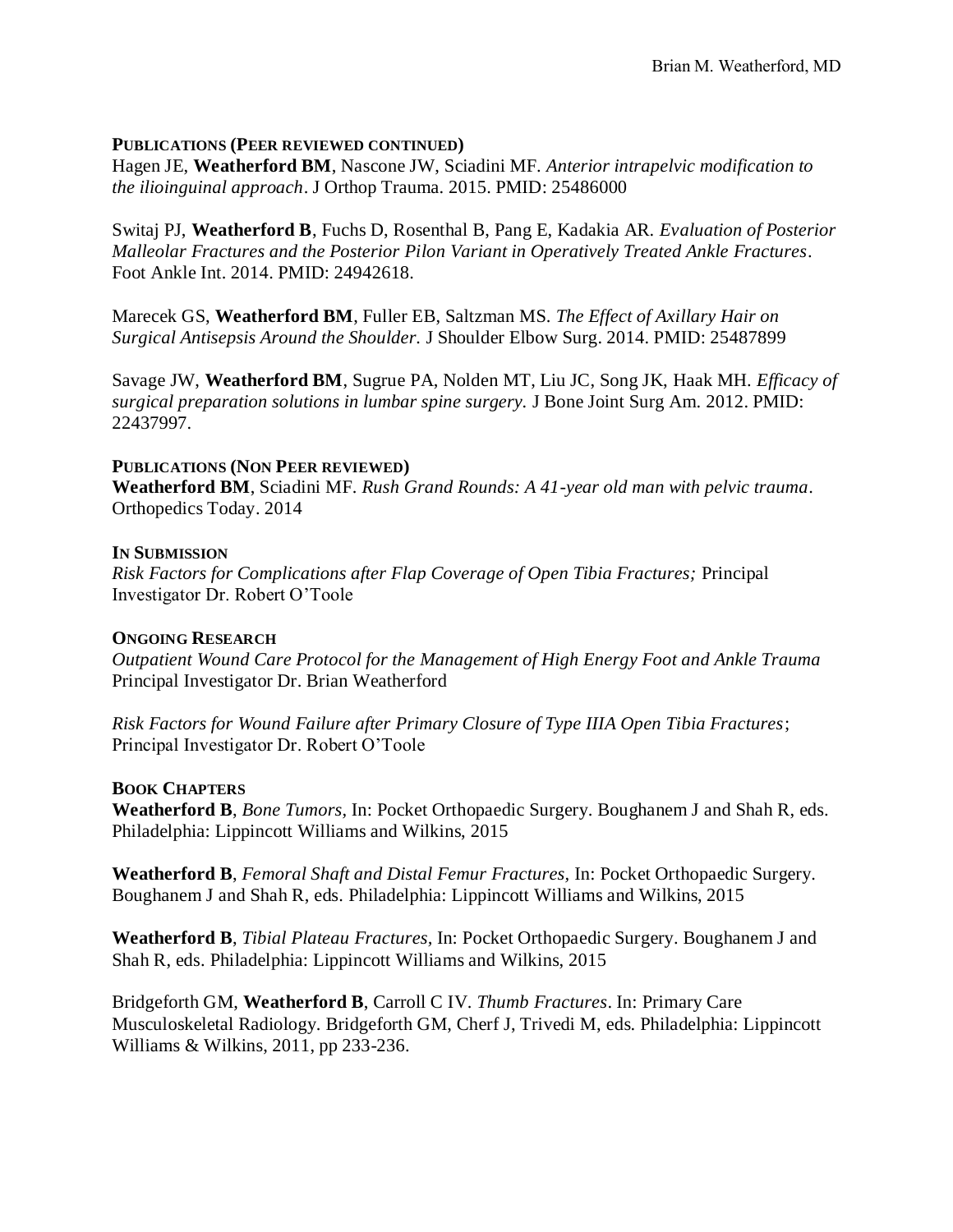# **POSTER PRESENTATIONS**

- *The Efficacy of Surgical Preparations in Lumbar Spine Surgery* First place at OREF Research Day, Chicago, 2010 Lumbar Spine Research Society, 2011
- *Risk Factors for Late Presentation and Failed Pavlik Harness Treatment in Hip Dysplasia* Northwestern Research Day, 2011
- *Risk Factors for Late Presentation of Developmental Hip Dysplasia* e-Poster at Pediatric Orthopaedic Society of North America, 2012
- *The Effect of rhBMP-2 on Healing of an Ulna Nonunion Model* Feinberg School of Medicine Lewis Landsberg Research Day, 2012 Western Orthopaedic Association, 2015

*Comparison of Lateral Locked Plating with Additional Distal Fixation and Antiglide Plating for Fixation Of Distal Fibular Fractures in Osteoporotic Bone* Orthopaedic Trauma Association, 2013

*Three versus Four Screws: A Biomechanical Comparison of Vertical Femoral Neck Fracture Fixation*

American Academy of Orthopaedic Surgeons, 2014

*Risk Factors for Wound Failure after Primary Closure of Type IIIA Open Tibia Fractures* Orthopaedic Trauma Association, 2015

# **PODIUM PRESENTATIONS**

- *The Effect of rhBMP-2 on a Novel, Non-Instrumented Extremity Nonunion Model* 16<sup>th</sup> Annual OREF/ORS Resident Research Symposium, 2013
- *The Effect of Axillary Hair on Surgical Antisepsis Around the Shoulder* American Orthopaedic Association/Canadian Orthopaedic Association, 2014 Mid America Orthopaedic Association, 2014

*Comparison of Lateral Locked Plating with Additional Distal Fixation and Antiglide Plating for Fixation of Distal Fibular Fractures in Osteoporotic Bone* American Academy of Orthopaedic Surgeons, 2014

*A Predictive Model for Complications after Flap Coverage of Severe Open Tibia Fractures* Orthopaedic Trauma Association, 2014 AO North America OneAO, 2015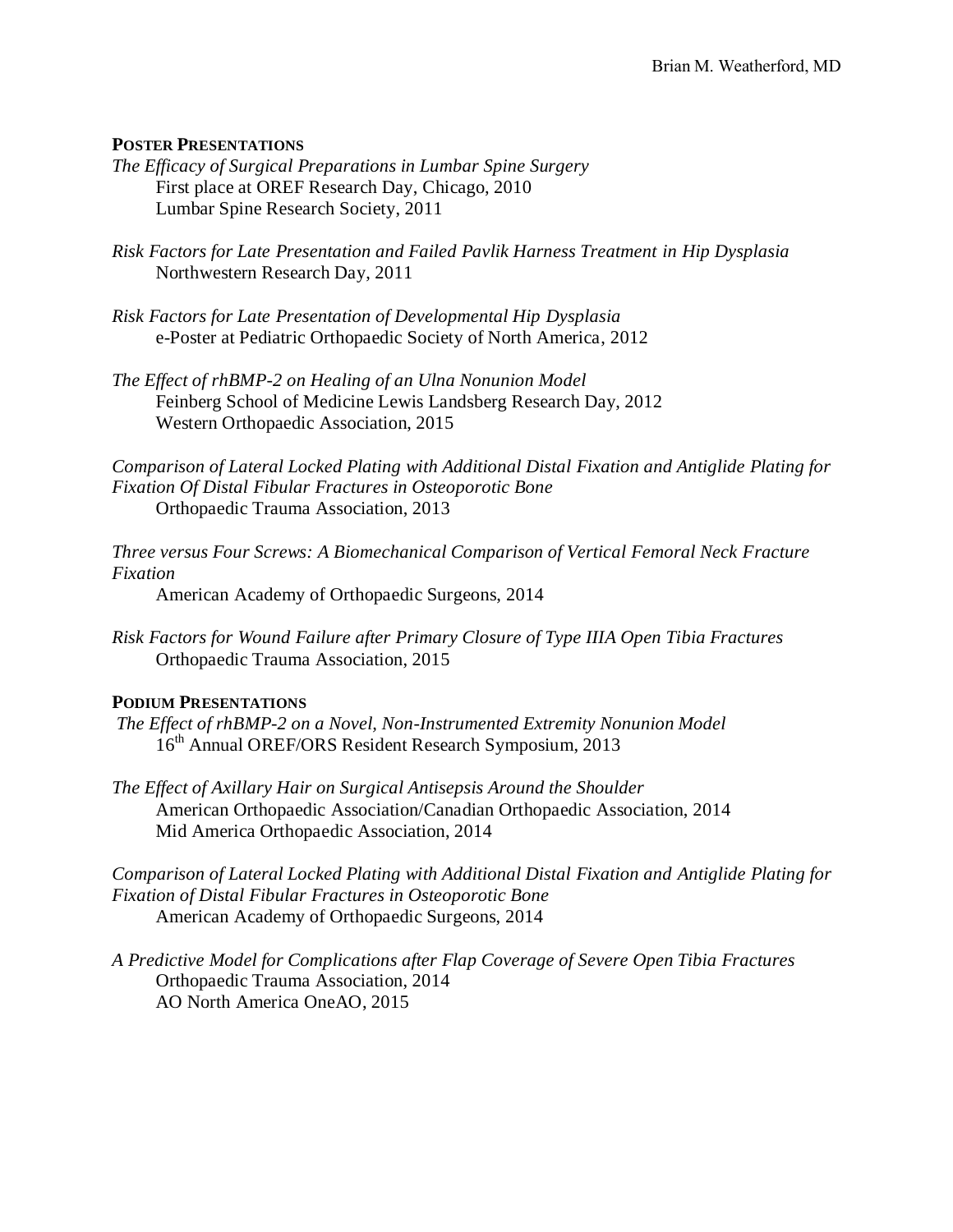# **SOCIETIES AND MEMBERSHIPS**

- American Academy of Orthopaedic Surgeons (AAOS)
- American Orthopaedic Foot and Ankle Society (AOFAS)
- Orthopaedic Trauma Association (OTA)
- AO Trauma North America (AONA)
- Mid-America Orthopaedic Association (MAOA)
- Health Volunteers Overseas (HVO)

# **INVITED COURSE FACULTY**

AAOS/OTA Orthopaedic Trauma Update in Tactics and Techniques #3040 Presentation: "Midfoot Injuries" Lab leader: "Ankle and Pilon fractures" Orthopaedic Learning Center, Rosemont, IL, 12/2017

OTA Young Practitioner's Forum Presentation: "How to Get What You Want in the OR" Vancouver, BC, 10/2017

OTA Fall Resident Comprehensive Fracture Course Invited Course Instructor for Foot and Ankle Module Presentation: "Fractures of the Tibial Plafond" Vancouver, BC, 10/2017

Chicago Trauma Symposium Debate: "Ankle Arthroscopy is a Useful Adjunct for Ankle Fractures" Presentation: "Calcaneal Fractures-Evidence Based Management" Chicago, IL, 7/2017

OTA Spring Resident Comprehensive Fracture Course Invited Course Instructor for Foot and Ankle Module Presentation: "Lisfranc Injuries" Lombard, IL, 4/2017

AO North America Basic Principles Presentation: "Screw Design and Function" Dallas, TX 3/2017

AAOS/OTA Orthopaedic Trauma Update in Tactics and Techniques #3273 Presentations: "Tibial Plateau Fractures" and "Midfoot Injuries" Orthopaedic Learning Center, Rosemont, IL, 12/2016

AOFAS OLC Course 2016

Advanced Surgical Techniques in Foot and Ankle Reconstruction: Beyond Basic Procedures Presentation: "Can't We All Be Congruent? Strategies in Bunion Correction" Lab Leader: "Options in Syndesmotic Reconstruction" Orthopaedic Learning Center, Rosemont, IL, 10/2016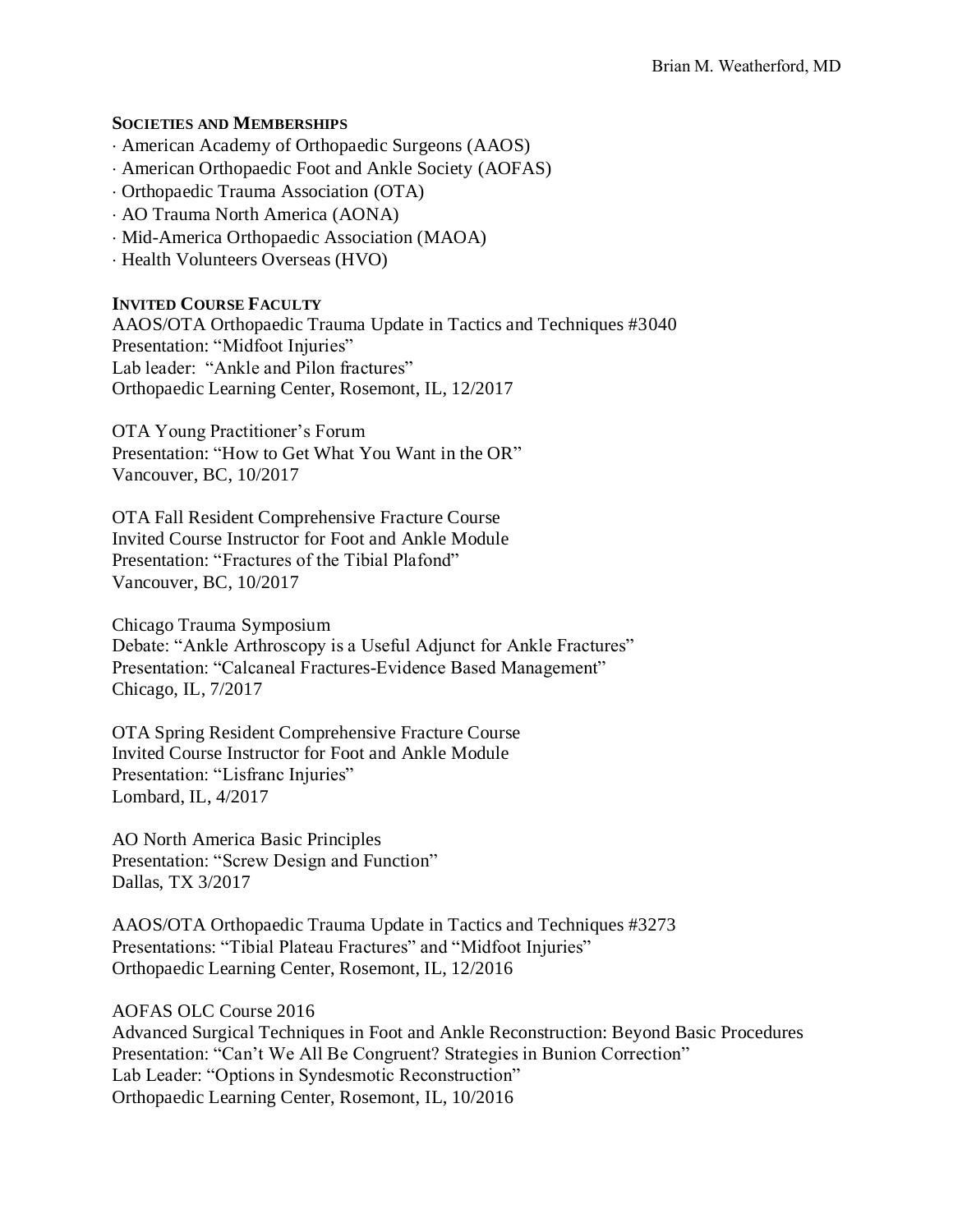# **INVITED COURSE FACULTY (CONTINUED)**

OTA Fall Resident Comprehensive Fracture Course Invited Course Instructor for Foot and Ankle Module Presentation: "Ankle Fractures" and "Fractures of the Tibial Plafond" National Harbor, MD, 10/2016

Chicago Trauma Symposium Presentation: "Post Traumatic Calcaneal Deformity: Salvage Scenarios" Chicago, IL, 8/2016

AAOS/ASSH General Orthopaedic Review # 3261 Presentation: "Fractures and Fracture Dislocations of the Ankle and Foot" Chicago, IL, 7/2016

OTA Spring Resident Comprehensive Fracture Course Invited Course Instructor for Foot and Ankle Module Presentation: "Lisfranc Injuries" Lombard, IL, 4/2016

AAOS/OTA Strategies and Tactics in Orthopaedic Extremity Trauma Lab Instructor Orthopaedic Learning Center, Rosemont, IL, 12/2015

OTA Fall Resident Comprehensive Fracture Course Invited Course Instructor for Diaphyseal Module Presentation: "Failed Fixation" San Diego, CA, 10/2015

AOFAS Resident Review Course Lecture: "Ankle and Pilon Fractures" Orthopaedic Learning Center, Rosemont, IL, 10/2015

# **MEETING MODERATOR**

American Orthopaedic Foot and Ankle Society Summer Meeting Pre-meeting Trauma course "Trauma Rounds: Interactive Hindfoot Case Presentations" Seattle, WA, 7/2017

#### **INVITED COURSE FACULTY (INDUSTRY SPONSORED)**

Depuy Synthes Institute Orthopaedic Trauma Cadaveric SMART Lab Presentation: "Distal Tibia Fractures" Burr Ridge, IL, 9/2017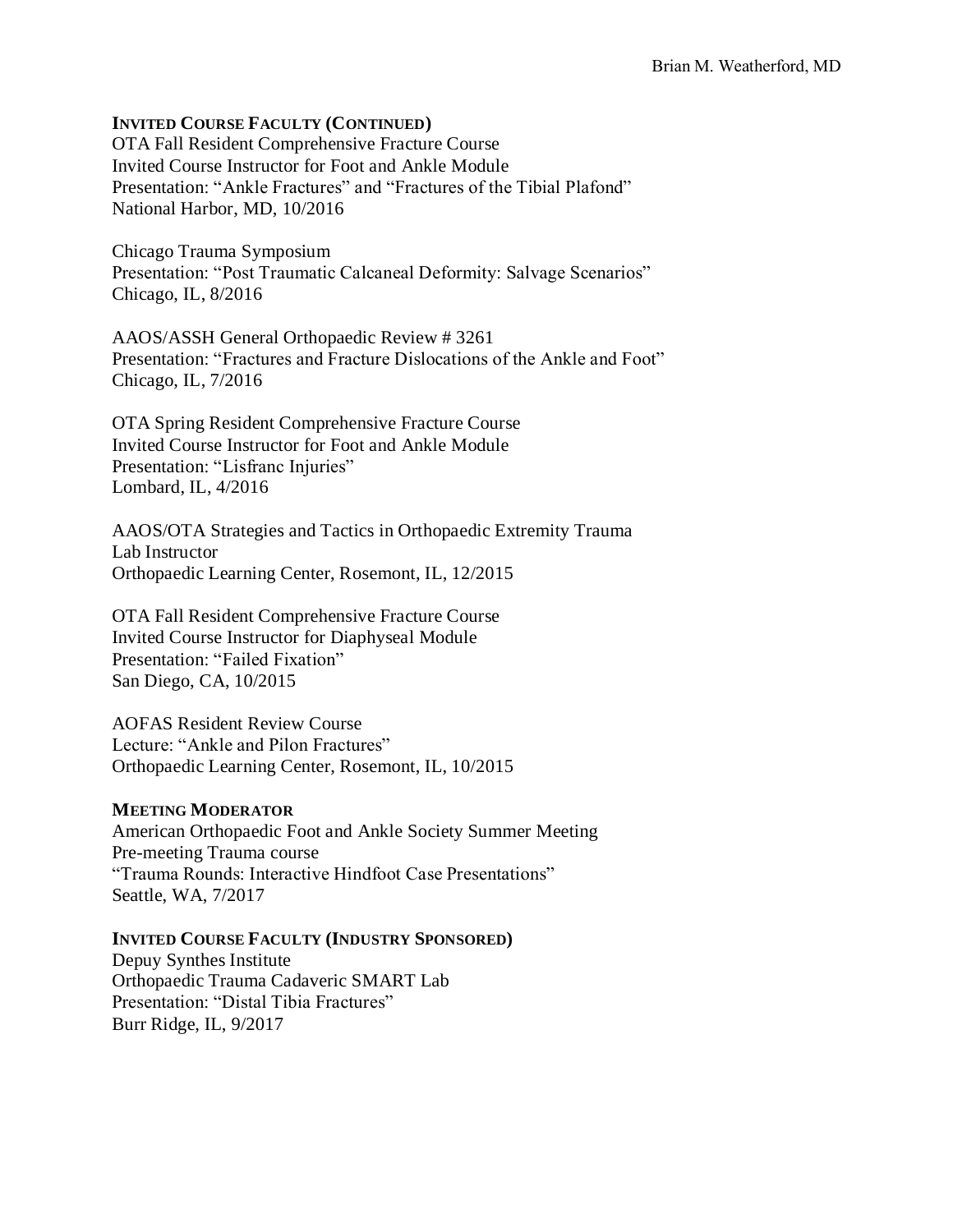# **INVITED COURSE FACULTY (INDUSTRY SPONSORED CONTINUED)**

Depuy Synthes Institute Northshore University Health System Surgical Dissection Course for Orthopaedic Residents Northshore Evanston Hospital, Evanston, IL, 2/2017

Depuy Synthes Institute Nursing Continuing Education Orthopaedic SMART Lab Northshore Evanston Hospital, Evanston, IL, 1/2017

Depuy Synthes Institute Northshore University Health System Surgical Dissection Course for Orthopaedic Residents Northshore Evanston Hospital, Evanston, IL, 9/2015

# **INVITED LECTURESHIPS**

University of Chicago Department of Orthopaedic Surgery Grand Rounds "Fractures of the Distal Tibia", 1/2018

University of Chicago Department of Orthopaedic Surgery Grand Rounds "Fuse It or Lose It: Lisfranc Injuries in the 21<sup>st</sup> Century", 3/2017

Northshore University Health System Department of Orthopaedic Surgery Grand Rounds "Calcaneal Fractures: State of the Art", 2/2017

Northwestern Department of Orthopaedic Surgery Grand Rounds "Lisfranc Injuries", 11/2016

Northshore University Health System Department of Orthopaedic Surgery Grand Rounds "Current Management of Lisfranc Injuries", 4/2016

# **ONLINE PUBLICATIONS, PRESENTATIONS AND RELATED ACTIVITY**

Webinar: *Tibial Pilon and Plateau Fractures.* Core Curriculum Webinar Series. Orthobullets. 8/17. [www.orthobullets.com/anatomy/12734/core-curriculum-webinar-series](http://www.orthobullets.com/anatomy/12734/core-curriculum-webinar-series)

Webinar: *Management of Tarsometatarsal Joint Injuries*. Journal of the American Academy of Orthopaedic Surgeons. 7/2017. **[https://aaos.adobeconnect.com/pn860t1686ys/](https://aaos.adobeconnect.com/pn860t1686ys/?OWASP_CSRFTOKEN=d18e3bafe0dc87c03f63b419575aa382f190e175e5292cf996692d41a175a8b7)**

*Midfoot Fractures and Dislocations.* Orthopaedic Trauma Association Residency Core Curriculum Lectures. 3/2017. [http://ota.org/education/resident-resources/core-curriculum/lower](http://ota.org/education/resident-resources/core-curriculum/lower-extremity/)[extremity/](http://ota.org/education/resident-resources/core-curriculum/lower-extremity/)

*Calcaneal Fractures.* Orthopaedic Trauma Association Residency Core Curriculum Lectures. 3/2016.<http://ota.org/education/resident-resources/core-curriculum/lower-extremity/>